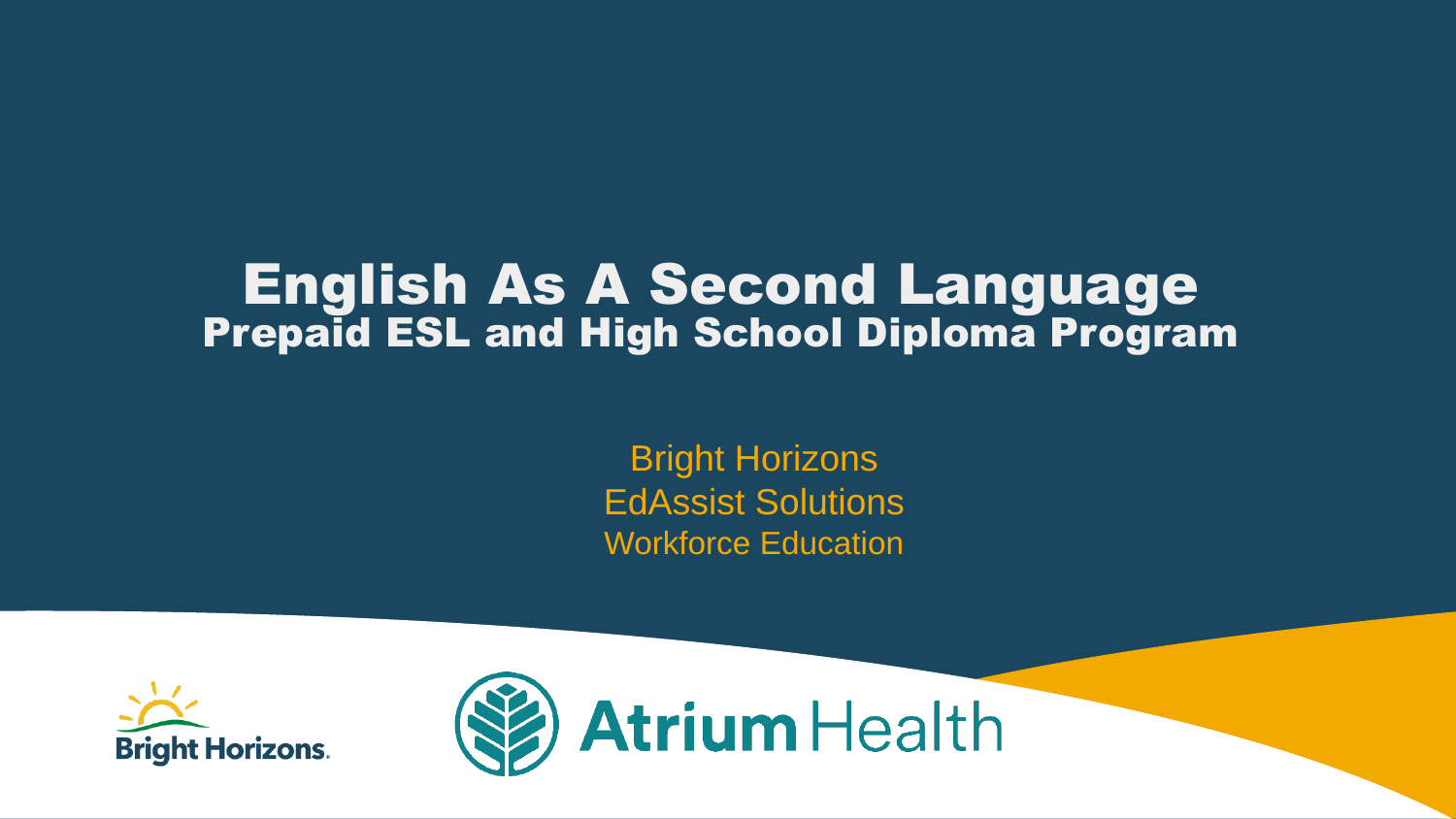# Start Your Application

| <b>Bright Horizons</b><br>EdAssist Solutions                | <b>Workforce Education</b>                   |                                                                                                                                                                                                                                                                             |                     | $\Omega$               | <b>Atrium</b> Health |
|-------------------------------------------------------------|----------------------------------------------|-----------------------------------------------------------------------------------------------------------------------------------------------------------------------------------------------------------------------------------------------------------------------------|---------------------|------------------------|----------------------|
| Home                                                        | <b>Education Coaching</b><br><b>History</b>  | <b>New Application</b>                                                                                                                                                                                                                                                      |                     |                        |                      |
| + Messages                                                  | 10 New                                       | Good Morning Allison,<br>Welcome! To learn more about your employer's program and policy, please review documents in<br>the "Using your Benefits" section of the home page. When you are ready to get your education<br>started, click "Apply Now" to get the ball rolling. |                     |                        |                      |
| 000                                                         |                                              | <b>Apply Now</b>                                                                                                                                                                                                                                                            |                     |                        |                      |
| <b>Schedule Free</b>                                        | <b>View Discounts</b>                        |                                                                                                                                                                                                                                                                             |                     |                        |                      |
| <b>Education</b><br>Coaching                                | from Network<br><b>Schools</b>               | <b>Action Needed</b>                                                                                                                                                                                                                                                        |                     |                        |                      |
|                                                             |                                              | Currently there are no outstanding action items.                                                                                                                                                                                                                            |                     |                        |                      |
| <b>Using Your Benefits</b>                                  |                                              |                                                                                                                                                                                                                                                                             |                     |                        |                      |
|                                                             |                                              |                                                                                                                                                                                                                                                                             |                     |                        |                      |
|                                                             | $\triangleq$ Mandatory Coaching Instructions | <b>Your Benefit Balances</b>                                                                                                                                                                                                                                                |                     |                        |                      |
|                                                             | <b>E HR-6.04 Frequently Asked Questions</b>  |                                                                                                                                                                                                                                                                             |                     |                        |                      |
| Tuition Programs Video Tutorials                            |                                              | Select your desired program, degree and benefit period to track your education expenses.                                                                                                                                                                                    |                     |                        | $*$ = Required       |
| Atrium Direct Bill Job Aid                                  |                                              |                                                                                                                                                                                                                                                                             |                     |                        |                      |
|                                                             | Atrium Traditional-Non Degree Job            | Employer Program *                                                                                                                                                                                                                                                          | Education Program * | Benefit Period *       |                      |
| Aid                                                         |                                              | Select<br>$\checkmark$                                                                                                                                                                                                                                                      | Select              | Select<br>$\checkmark$ | $\checkmark$         |
| <b>E</b> HR-6.04 Atrium Health Human<br><b>Plan Benefit</b> | <b>Resources Educational Assistance</b>      | <b>Employer Paid</b>                                                                                                                                                                                                                                                        | Requested           | Limit                  | Remaining            |

On dashboard click **New Application** or **Apply Now** to create a new application.

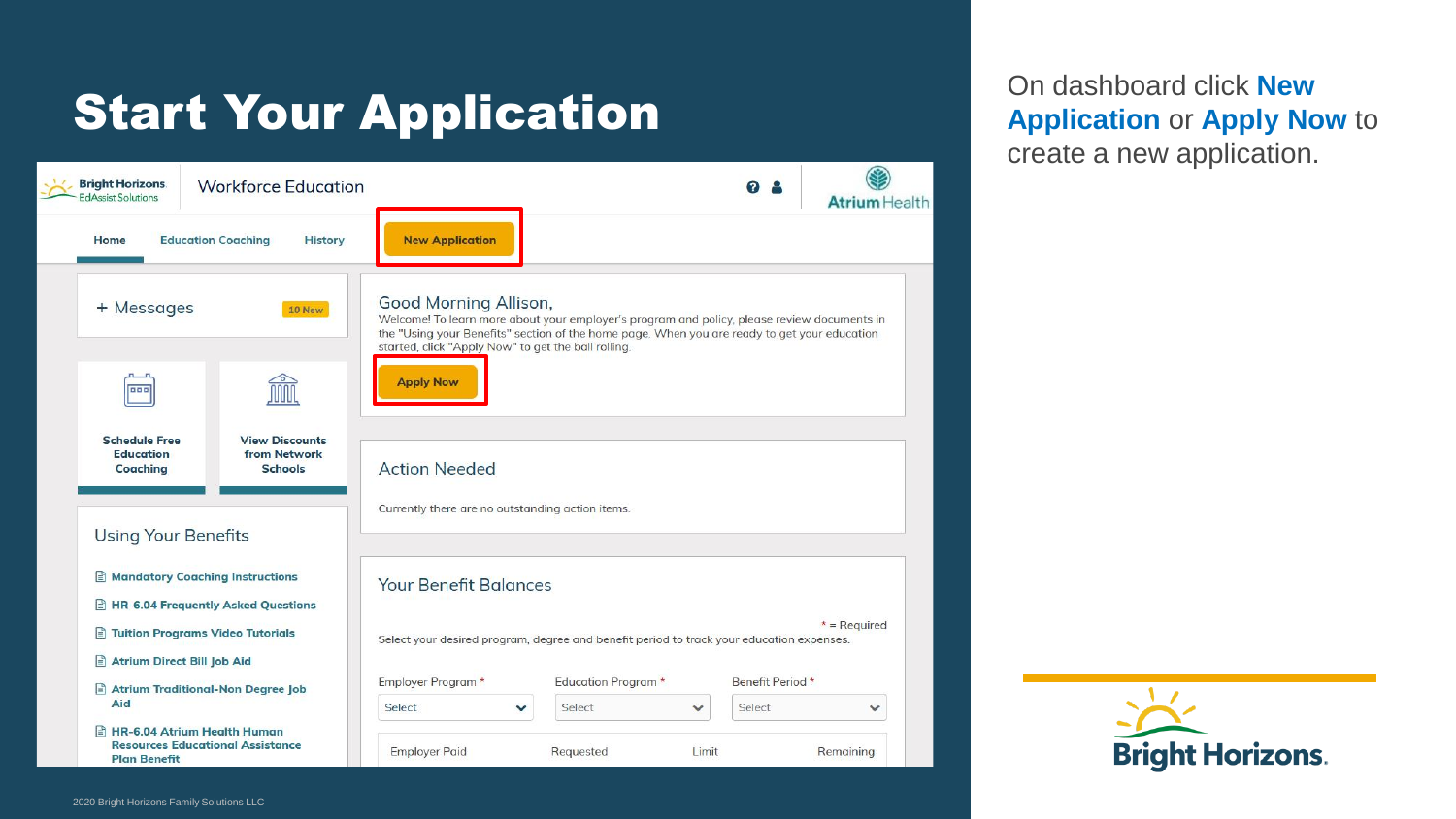# Contact: Your Information

| <b>New Application</b>           |                                                       |                       |                          |                          |                |
|----------------------------------|-------------------------------------------------------|-----------------------|--------------------------|--------------------------|----------------|
| <b>Contact Information</b>       | 2 Programs                                            | <b>3</b> Expenses     | 4 Agreements             | <b>6</b> Review & Submit |                |
|                                  |                                                       |                       |                          |                          |                |
| <b>Contact Information</b>       |                                                       |                       |                          |                          |                |
|                                  |                                                       |                       |                          |                          | $*$ = Required |
| <b>Your Address</b>              |                                                       |                       |                          |                          |                |
|                                  | Please Make a Selection *                             |                       |                          |                          |                |
| V Use Home Address               |                                                       |                       |                          |                          |                |
|                                  | 1234 Some Stree<br>City, State zip code               |                       |                          |                          |                |
|                                  | To change an address please contact your<br>employer. |                       |                          |                          |                |
| <b>Your Phone Number</b>         | Use Home Phone<br>456-778-1000                        |                       |                          |                          |                |
| <b>Your Email Address</b>        |                                                       |                       |                          |                          |                |
|                                  | Please Make a Selection *                             |                       |                          |                          |                |
| V Use Work Email                 |                                                       | <b>Use Home Email</b> |                          |                          |                |
|                                  | tamssupport@edassist.com                              |                       | tamssupport@edassist.com |                          |                |
|                                  |                                                       |                       |                          |                          |                |
| <b>Continue</b><br><b>Cancel</b> |                                                       |                       |                          |                          |                |

### **Step 1 Contact Information**

All email notifications for this application will be sent to your work email address.

### Click **Continue**

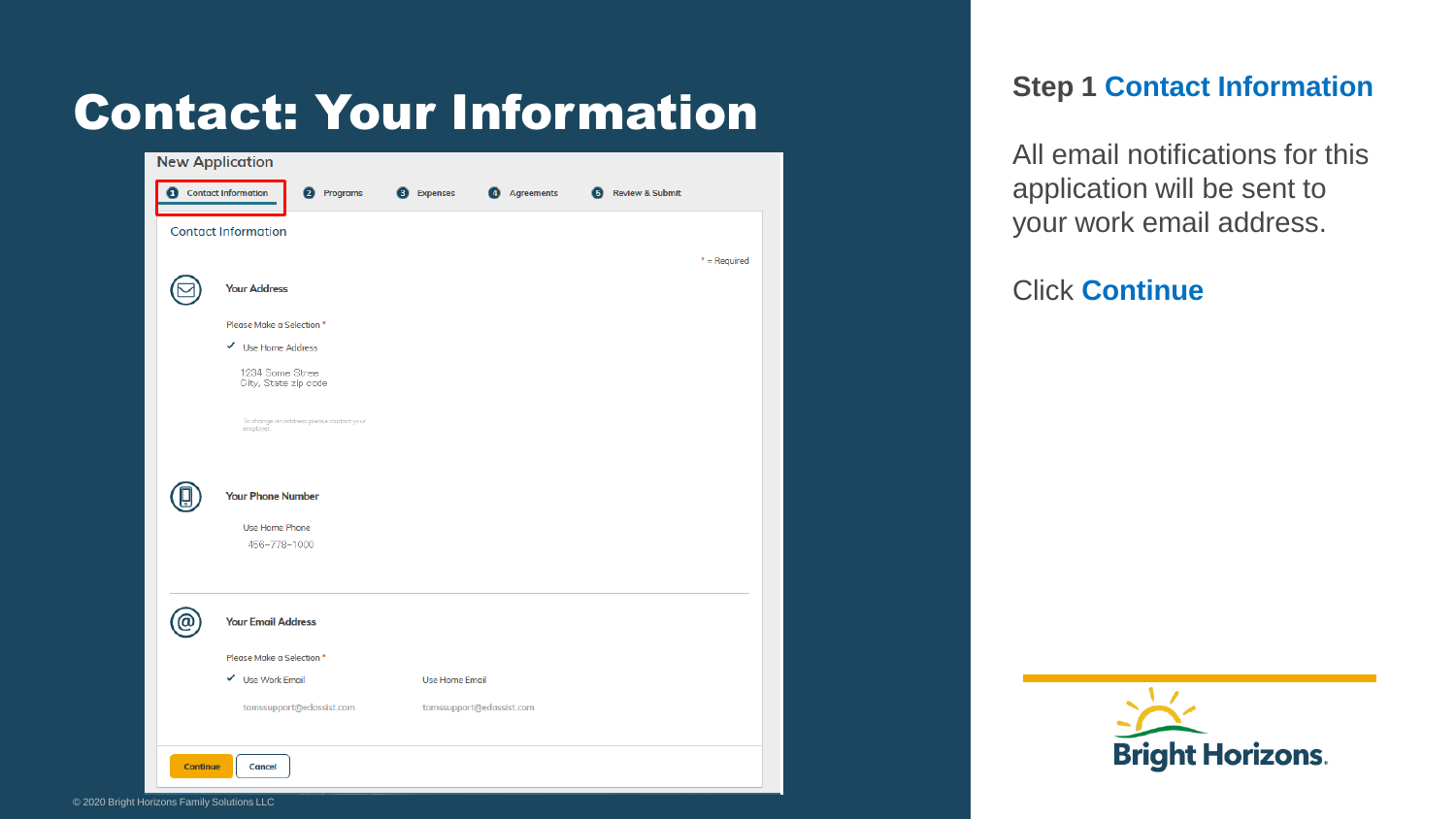# Programs: Education Program



**Step 2 Programs**

For **Education Program,** select **Individual Courses**

Click **Next**

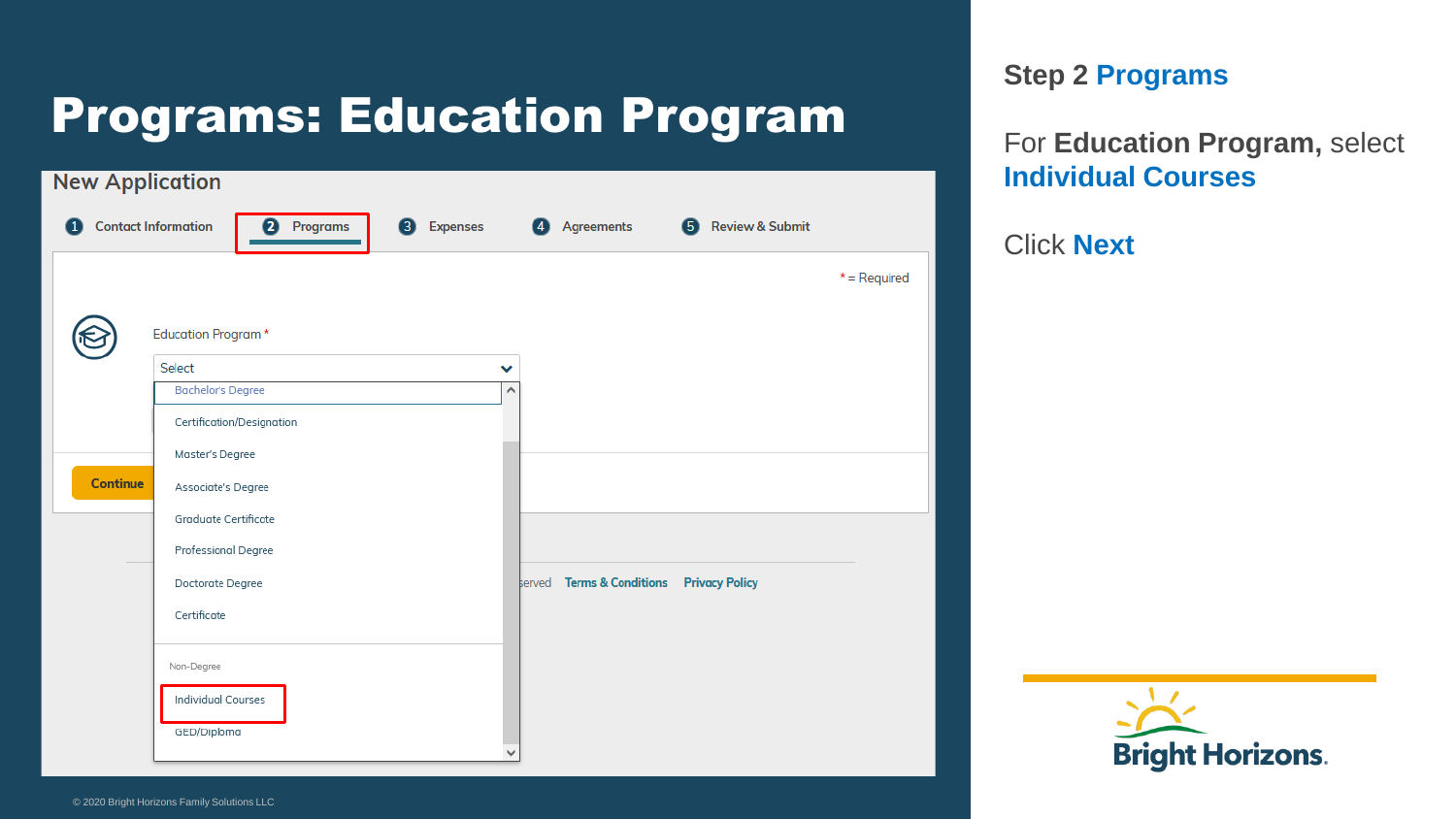### Programs: Area of Study

| $\mathbf{1}$    | <b>Contact Information</b>                                      | Programs<br>2                                                                                                       | <b>3</b> Expenses |              | Agreements | (5) | <b>Review &amp; Submit</b> |
|-----------------|-----------------------------------------------------------------|---------------------------------------------------------------------------------------------------------------------|-------------------|--------------|------------|-----|----------------------------|
|                 | Education Program *<br><b>Individual Courses</b><br><b>NEXT</b> | What type of learning is this application for?                                                                      |                   | $\checkmark$ |            |     |                            |
| ₽               | Course                                                          | What is the area of study?*<br><b>English Language Learning</b><br>What Category best fits this type of learning? * |                   | ×,           |            |     |                            |
| <b>Continue</b> | <b>NEXT</b><br><b>Cancel</b>                                    |                                                                                                                     |                   |              |            |     |                            |

**What is the area of study?**

### Select **English Language Learning**

Click **Next**

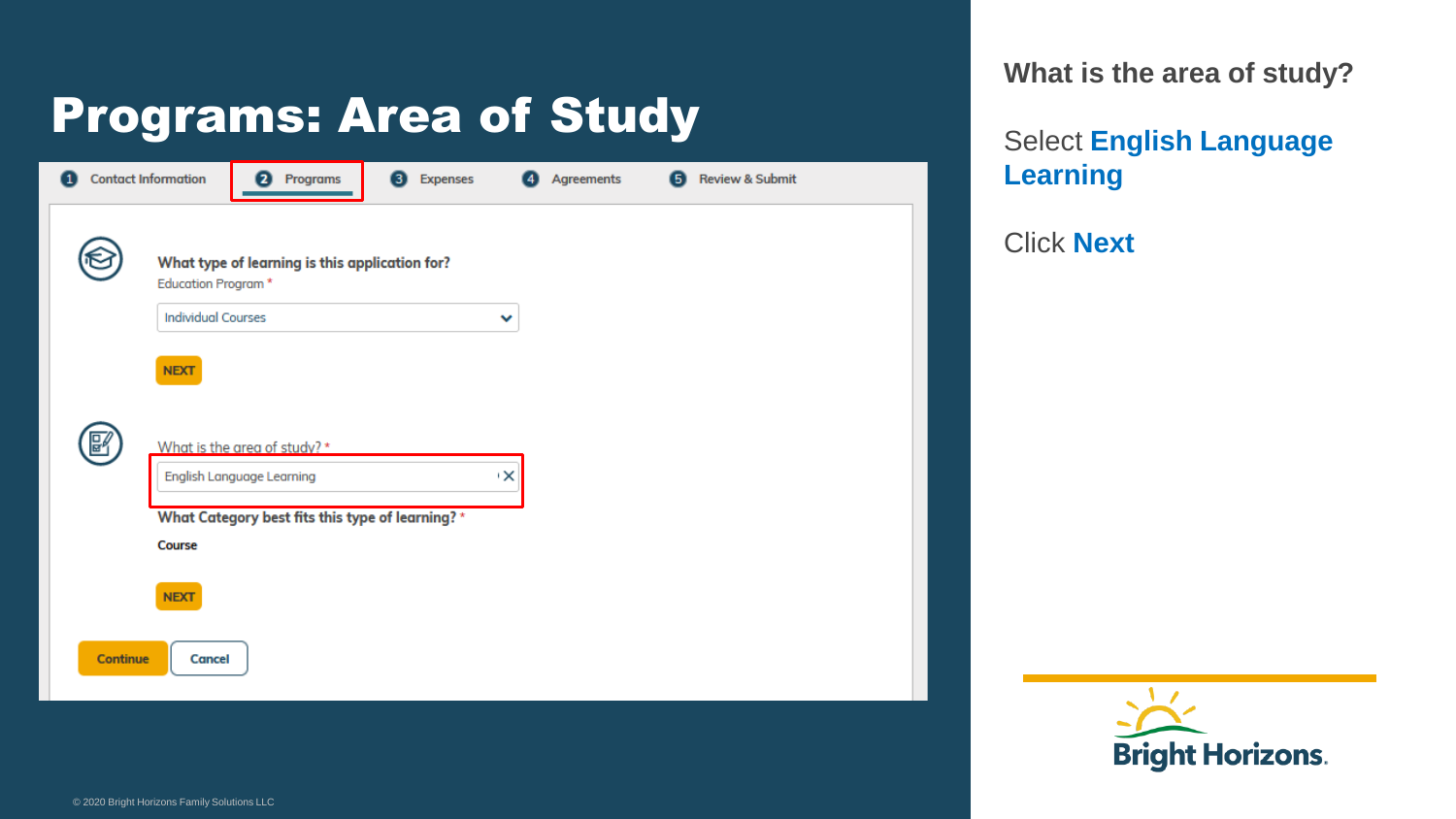### Programs: Program Selection

 $\textcircled{\tiny{\textsf{E}}}$ What is the area of study? \* English Language Learning  $\mathsf{X}$ What Category best fits this type of learning? \* Course **NEXT** ◉ What Employer Program would you like to use? Please Make a Selection \* Education Assistance Degree and Academic Credit (ineligible) Education Assistance - Certificate Program (ineligible) Education Assistance - Certification Program (ineligible) Education Assistance - Continuing Education Program (ineligible) Prepaid Tuition Assistance (ineligible) Prepaid ESL and High School Diploma Program **NEXT** 

**What Employer Program would you like to Use?** 

### Select **Prepaid ESL and High School Diploma**

Click **Next**



**Cancel** 

Continue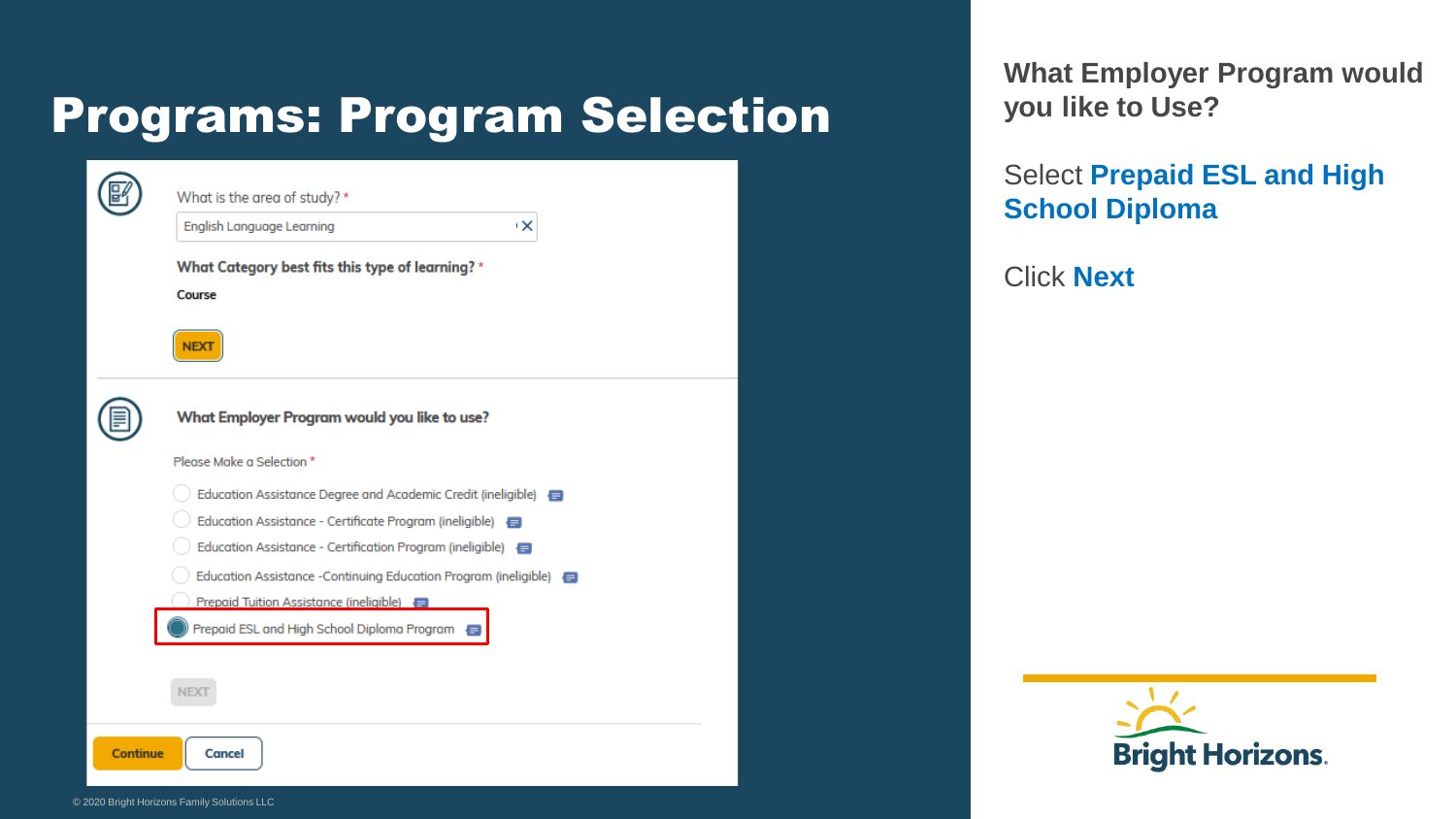### Programs: Education Provider

(目)

(論

What Employer Program would you like to use?

#### Please Make a Selection \*

- Education Assistance Degree and Academic Credit (ineligible)
- Education Assistance Certificate Program (ineligible)
- Education Assistance Certification Program (ineligible)
- Education Assistance Continuing Education Program (ineligible)
- Prepaid Tuition Assistance (ineligible)
- Prepaid ESL and High School Diploma Program



### Who is your Education Provider?\*

**Name** 





**Cancel** 



**Who is your Education Provider?**

The provider will be **EnGen**

Click **Continue**



**Continue**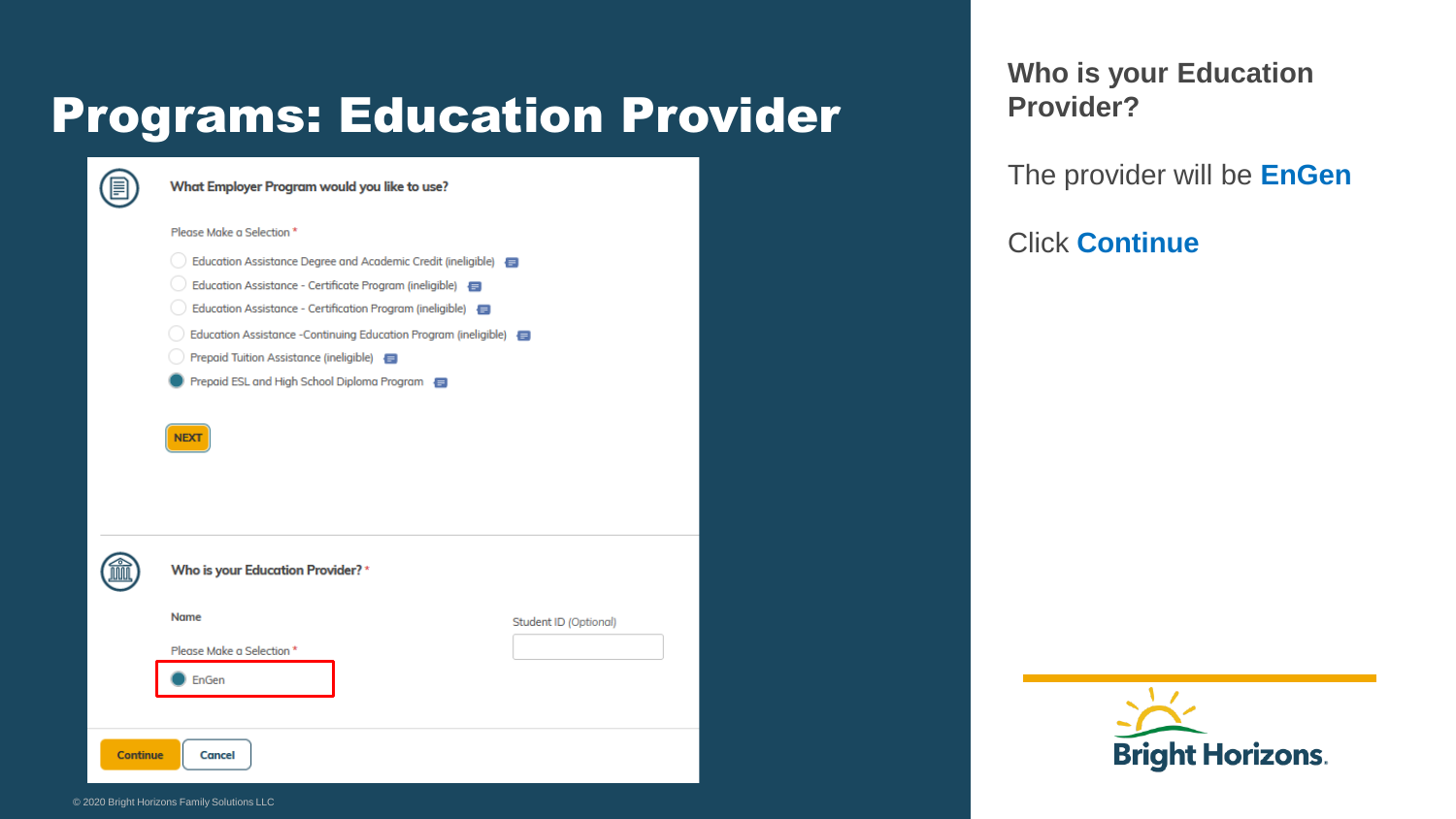## Expenses: Session Information

| <b>Contact Information</b><br>2 Programs<br><b>8</b> Expenses<br>Agreements<br>5 Review & Submit<br>$\mathbf{I}$<br>$\left( 4\right)$ |                                           |                    |                            |  |  |  |  |  |  |
|---------------------------------------------------------------------------------------------------------------------------------------|-------------------------------------------|--------------------|----------------------------|--|--|--|--|--|--|
| <b>Expenses</b>                                                                                                                       |                                           |                    |                            |  |  |  |  |  |  |
|                                                                                                                                       | <b>Session Information</b>                |                    |                            |  |  |  |  |  |  |
|                                                                                                                                       | Session Start Date*                       | Session End Date * | <b>Subscription Amount</b> |  |  |  |  |  |  |
|                                                                                                                                       | 鱛<br>MM/DD/YYYY                           | 巤<br>MM/DD/YYYY    | \$350.00                   |  |  |  |  |  |  |
|                                                                                                                                       | <b>Course Information</b>                 |                    |                            |  |  |  |  |  |  |
|                                                                                                                                       | <b>Add A Course &amp; Related Expense</b> |                    |                            |  |  |  |  |  |  |
| <b>Continue</b><br><b>Cancel</b>                                                                                                      |                                           |                    |                            |  |  |  |  |  |  |

### **Step 3 Expenses**

EnGen is an **6-month subscription.**

Enter the date you want to start your subscription. The end date of your subscription should be 6 months from of the start date.

#### For example:

Session Start Date: 1/1/2022 Session End Date: 6/30/2022

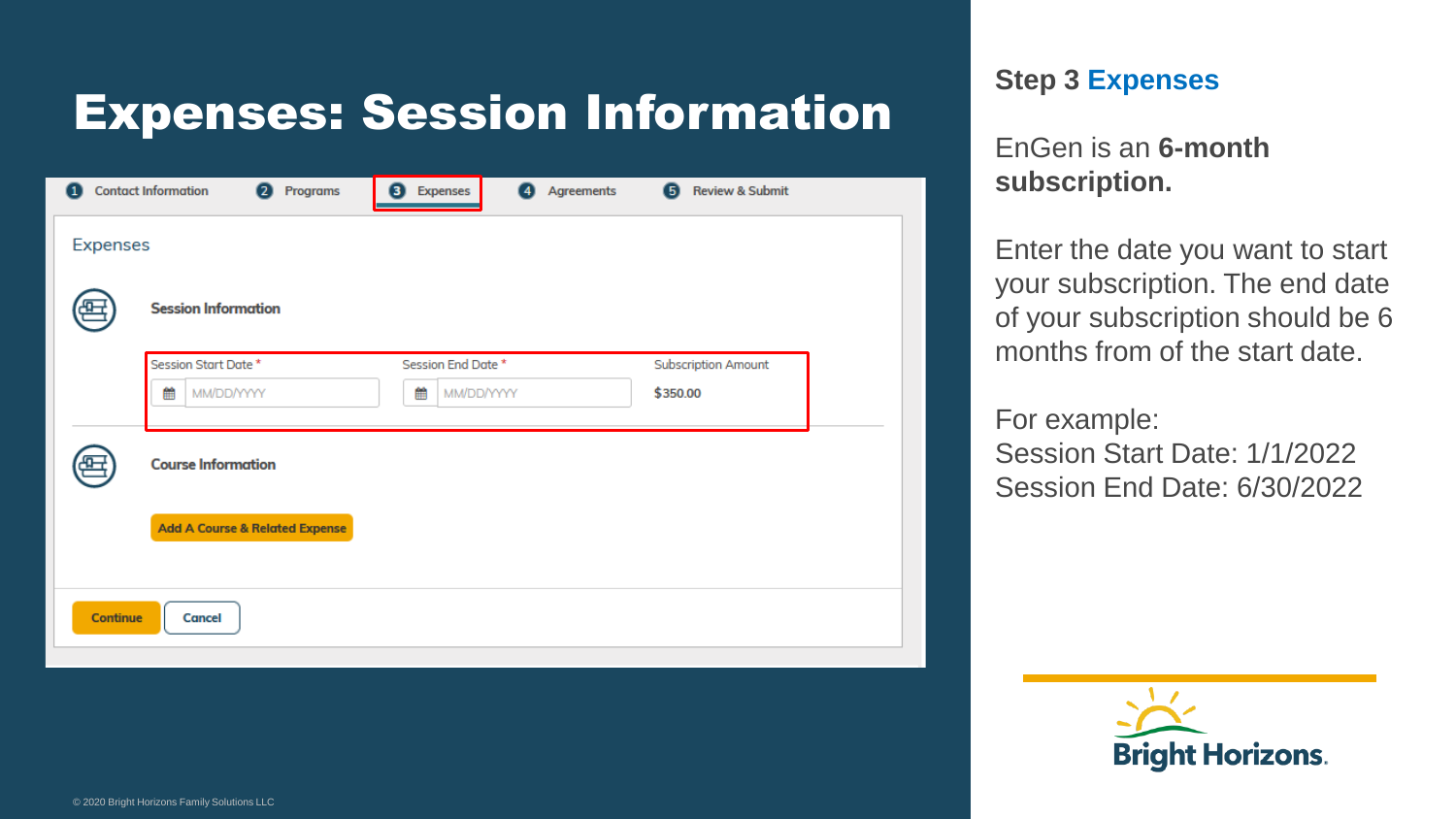## Expenses: Course & Expense Info

| <b>Contact Information</b><br>Agreements<br><b>Review &amp; Submit</b><br>Programs<br><b>Expenses</b><br>$\mathbf{2}$<br>3<br>(5)<br>$\left( 4\right)$<br>11 |                                |                    |  |                            |  |  |  |  |
|--------------------------------------------------------------------------------------------------------------------------------------------------------------|--------------------------------|--------------------|--|----------------------------|--|--|--|--|
|                                                                                                                                                              | <b>Expenses</b>                |                    |  |                            |  |  |  |  |
|                                                                                                                                                              | <b>Session Information</b>     |                    |  |                            |  |  |  |  |
|                                                                                                                                                              | Session Start Date *           | Session End Date * |  | <b>Subscription Amount</b> |  |  |  |  |
|                                                                                                                                                              | 巤<br>MM/DD/YYYY                | 龤<br>MM/DD/YYYY    |  | \$350.00                   |  |  |  |  |
|                                                                                                                                                              | <b>Course Information</b>      |                    |  |                            |  |  |  |  |
|                                                                                                                                                              | Add A Course & Related Expense |                    |  |                            |  |  |  |  |
| <b>Continue</b>                                                                                                                                              | <b>Cancel</b>                  |                    |  |                            |  |  |  |  |

**Skip Course & Expense Information** section. You do not need to provide course details.

#### Click **Continue**

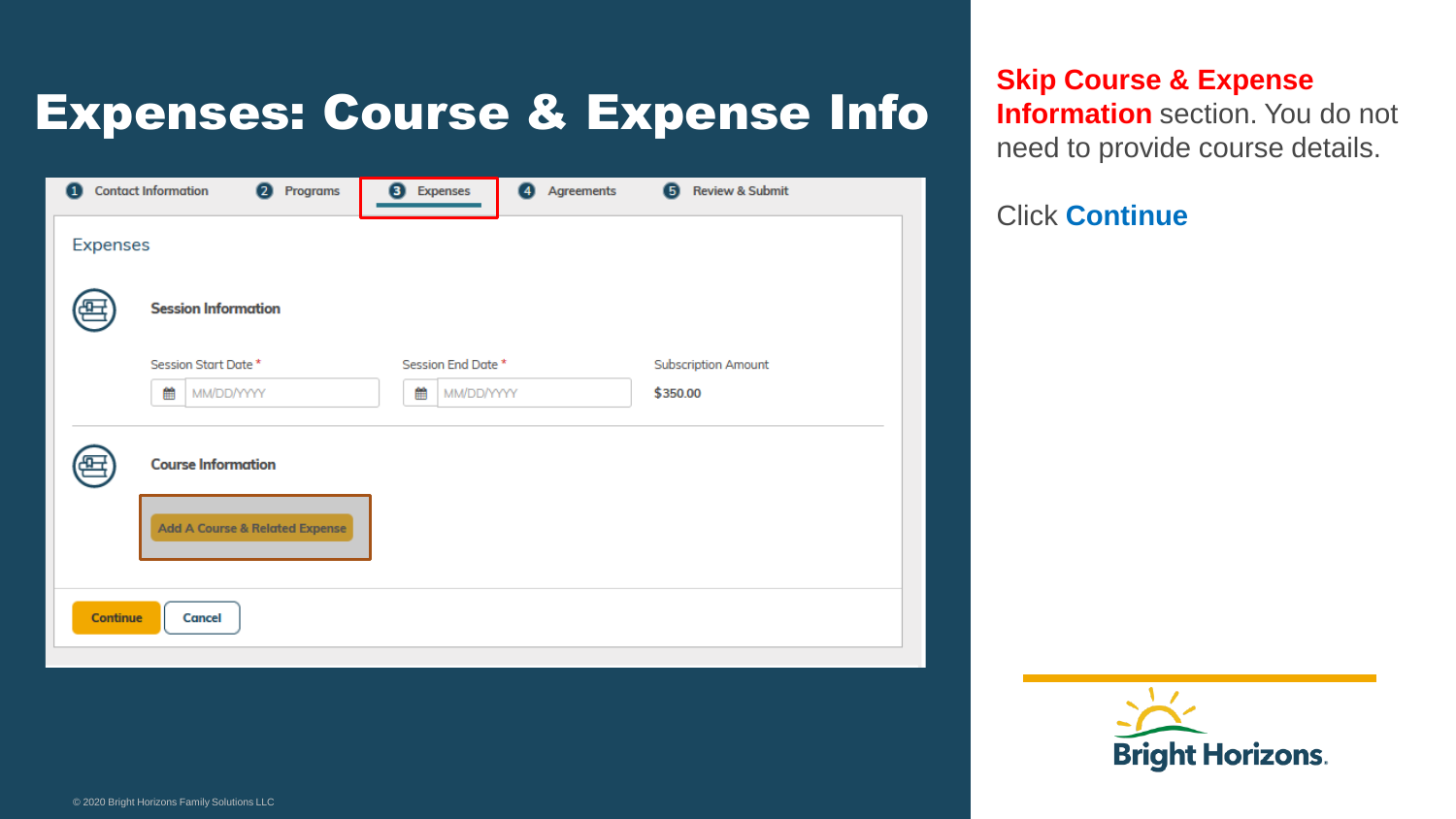# Agreements: Aid and Agreements



#### **Step 4 Agreements**

**Did you receive any grants, scholarships, or discounts?** 

### **Select No**

After you have read each agreement, select **I agree**.

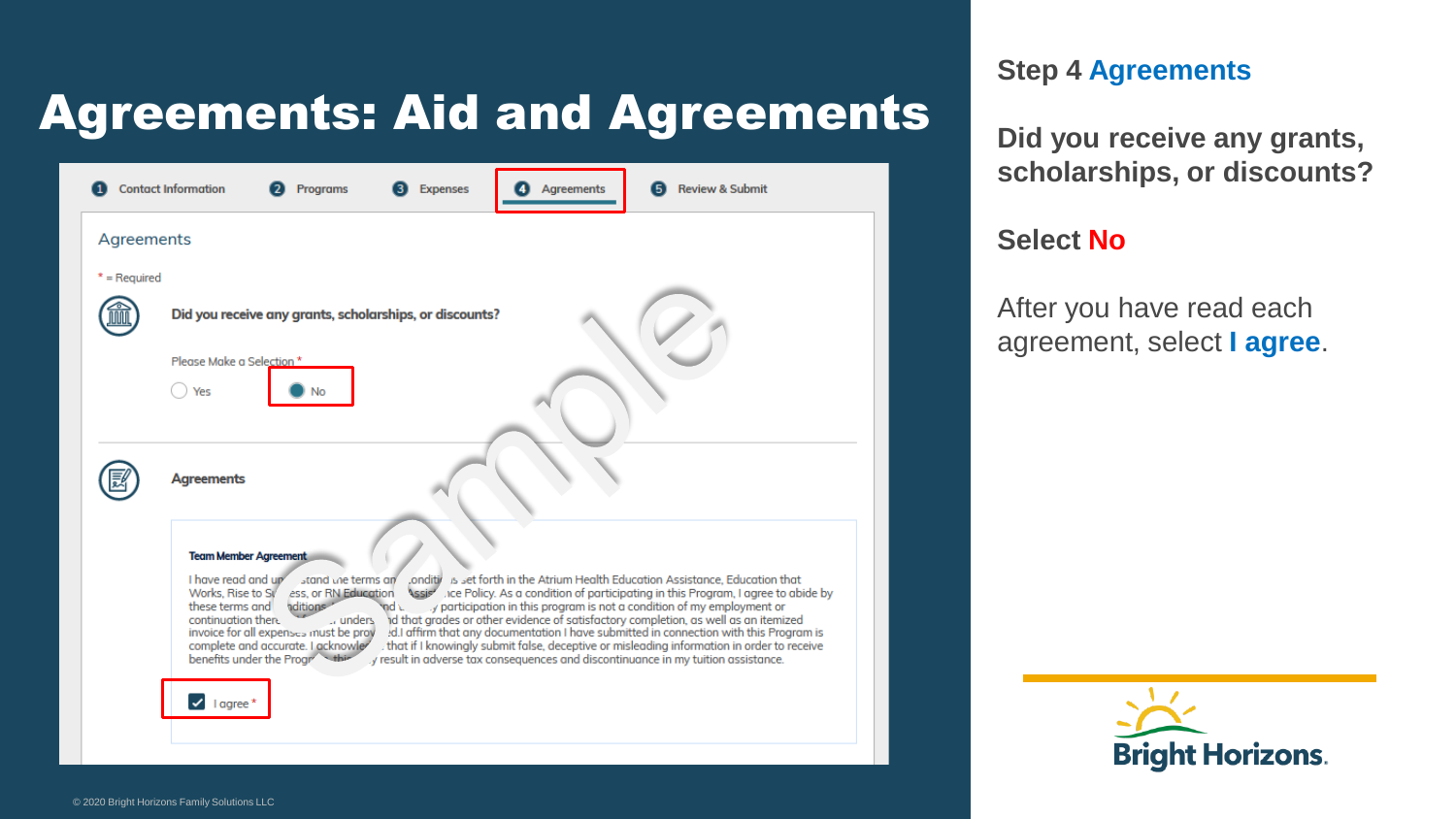### Agreements: Sign Application

#### **FERPA Agreement**

richt to privacy and Privacy Act of 1974, as amended (FERPA) e vies stu nts of stink to privacy and confidentiality with respect to their educational records and limits access to the K *smatic* cor uned those records. Under FERPA you have the right to deny authorization to release your educational record-**HOWE** in order receive tuition assistance through Bright Horizons EdAssist Solutions, it is necessary for Bright Horizons to rece ar educational records with ana vour employer. Bright Horizons may also share the application information. ide th your equaational institution to facilitate **Tee L** Sllows: the processing and approval of your application. By checking "I Agree" be w. you

• Educational institutions, schools, agencies, or individuals holding m tords .nay release such records to Bright ucational Horizons.

• Bright Horizons may release my educational records (whether m edu ional institutions, schools, agencies, or eivea individuals) to my employer.

• Bright Horizons may release information you provide vition vistance application to the educational institution t of you identified in the tuition application.

• This consent shall remain in effect until I submit ritten re st to cancel the cuthorization.

If you do not agree with the above terms, please uno. and that will be unable to process your tuition assistance application. and your application will be canceled.

 $\vee$  | agree \*

Your Name:

John Doe

Enter your name exactly as it appears above. \*

John Doe

To accept agreement(s), you must type your name exactly as it appears above.

**Continue Cancel**  Sign your application exactly as it appears in bold.

#### Click **Continue**

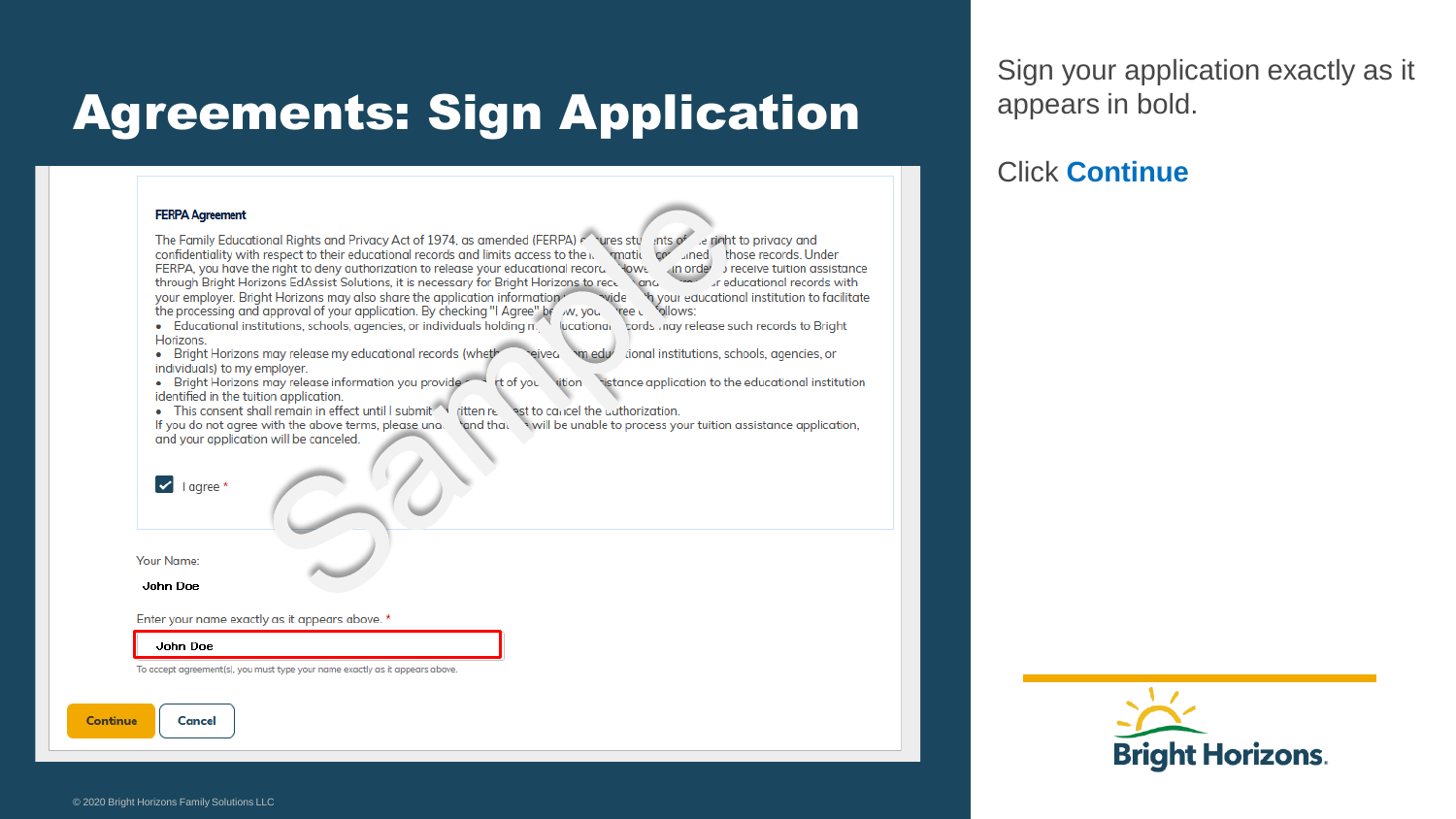## Review: Submit Application

| 11                                                   | <b>Contact Information</b><br>2 Programs                                                                                                          | <b>Expenses</b><br>I 3 I | Agreements<br>[4]                                                                       | <b>Review &amp; Submit</b><br>61  |                            |
|------------------------------------------------------|---------------------------------------------------------------------------------------------------------------------------------------------------|--------------------------|-----------------------------------------------------------------------------------------|-----------------------------------|----------------------------|
| Review and Submit Your Application<br>$*$ = Required |                                                                                                                                                   |                          |                                                                                         |                                   |                            |
|                                                      | <b>Contact Information</b><br><b>Address</b>                                                                                                      | Phone                    |                                                                                         | Email<br>tamssupport@edassist.com | $\blacktriangleright$ Edit |
|                                                      | <b>Programs</b><br><b>Employee Program</b><br>Prepaid ESL and High School Diploma Program 日<br>Field of Study<br><b>English Language Learning</b> |                          | <b>Education Program</b><br><b>Individual Courses</b><br>Learning Type<br><b>Course</b> |                                   |                            |
|                                                      | <b>Education Provider</b><br>Name<br><b>EnGen</b><br>Address<br>6900 Wisconsin Ave, Suite 200<br>Bethesda, MD 20815                               | Provider Code<br>T85234  |                                                                                         |                                   |                            |

### **Step 5 Review & Submit**

Review your application for accuracy.

If you need to make changes, click **Edit**.

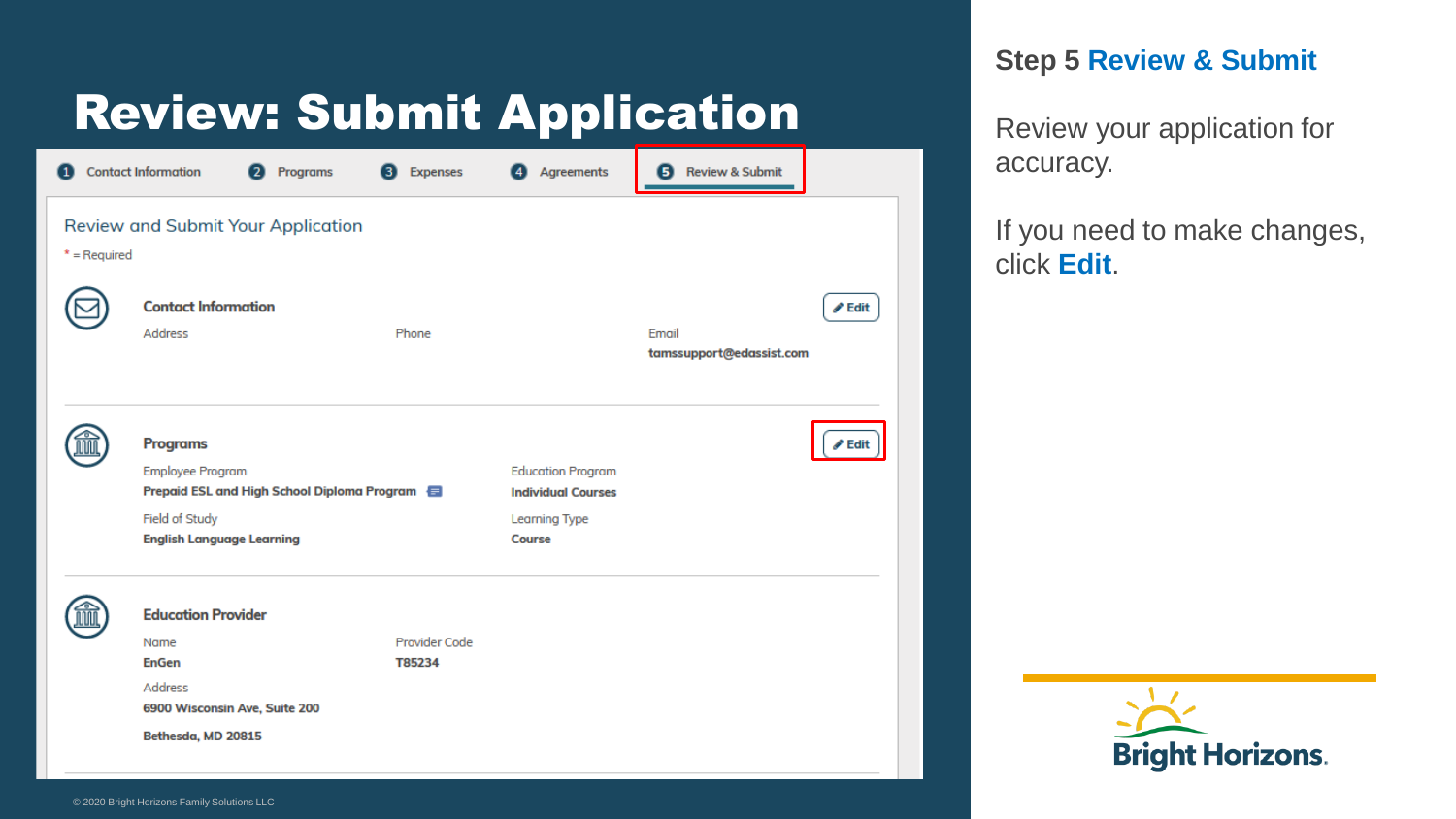# Review: Submit Application

|                                            | <b>Education Provider</b><br>Name<br><b>EnGen</b><br>Address<br>6900 Wisconsin Ave, Suite 200<br>Bethesda, MD 20815 | Provider Code<br><b>T85234</b> |                                |                       |                            |  |
|--------------------------------------------|---------------------------------------------------------------------------------------------------------------------|--------------------------------|--------------------------------|-----------------------|----------------------------|--|
|                                            | <b>Expenses</b><br><b>Session Dates</b><br>Mar 1, 2022 - Jul 6, 2022<br><b>SUBSCRIPTION</b>                         | Credits<br>N/A                 | <b>Tax Exempt</b><br><b>No</b> |                       | $\blacktriangleright$ Edit |  |
|                                            |                                                                                                                     | <b>View More</b>               |                                | Requested \$350.00    |                            |  |
|                                            | <b>TOTALS</b>                                                                                                       |                                |                                | Requested<br>Approved | \$350.00                   |  |
|                                            |                                                                                                                     |                                |                                | <b>Total Benefit</b>  | \$350.00                   |  |
|                                            | <b>Agreements</b><br>Grants, Scholarships & Discounts<br><b>None \$0.00</b>                                         |                                |                                |                       | $\blacktriangleright$ Edit |  |
| <b>Submit Application</b><br><b>Delete</b> |                                                                                                                     |                                |                                |                       |                            |  |

#### **Step 5 Review & Submit**

Click **Submit Application** at the bottom of the page.

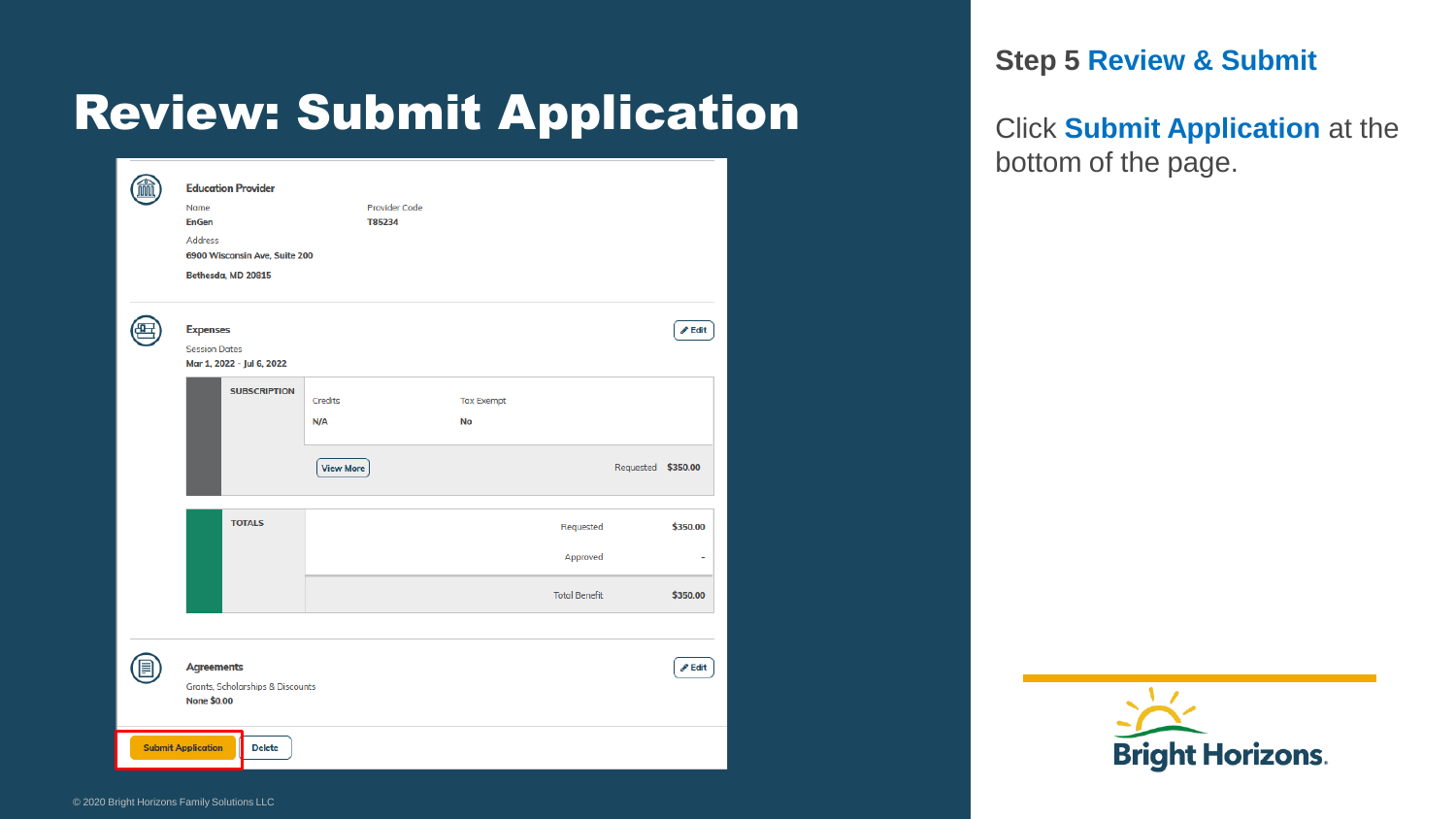# Review: Submit Application



The application for English As a Second Language with provider EnGen will be reviewed for policy compliance by the Plan Administrator (EdAssist).

Once your application is approved, please go to the **Home**  page to retrieve your approval code and register on the EnGen website.

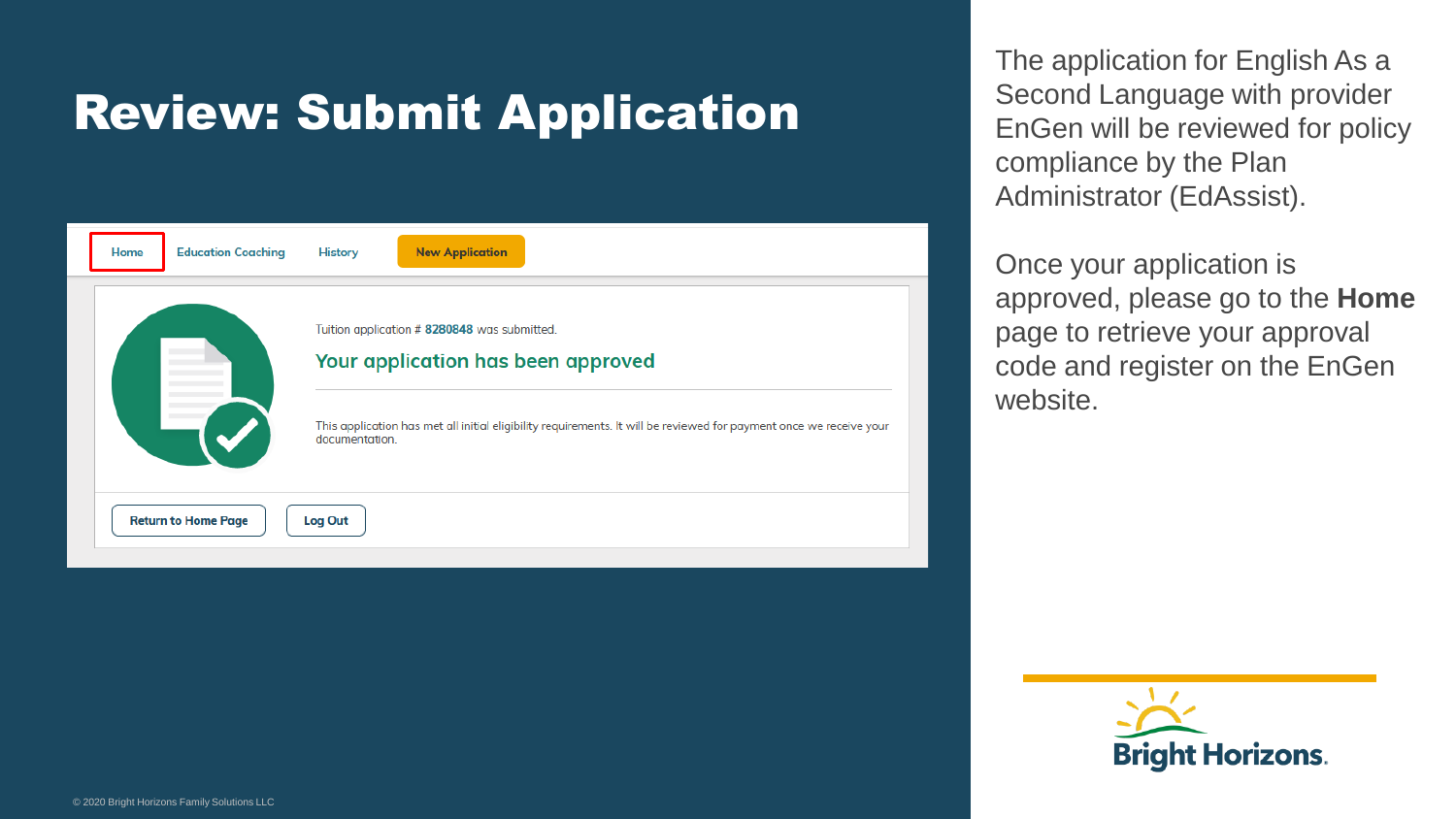# Action Needed: Approved

2 Q **New Application** Home **Education Coaching History** Good Afternoon Sandy. + Messages 1 New **Apply Now** 圇 m **Action Needed Schedule Free View Discounts Education** from Network **Coaching Schools APPROVED** #8113055) Career Online High School Direct Bill **Career Online High School** Dec 1, 2021 - Mar 17, 2022 **Using Your Benefits Application Approval Code** GUIDELINES Educational Assistance CHH112-8113055 @ GUIDELINES Certification **Reimbursement** Take Your Courses Now [A] **Actions** ADDENDUM Education Access Program

Once your application is approved, you will find your approved application under **Action Needed** on the **Home** page.

Click **Take Your Courses Now**

**<https://app.voxy.com/v2/#/login>**

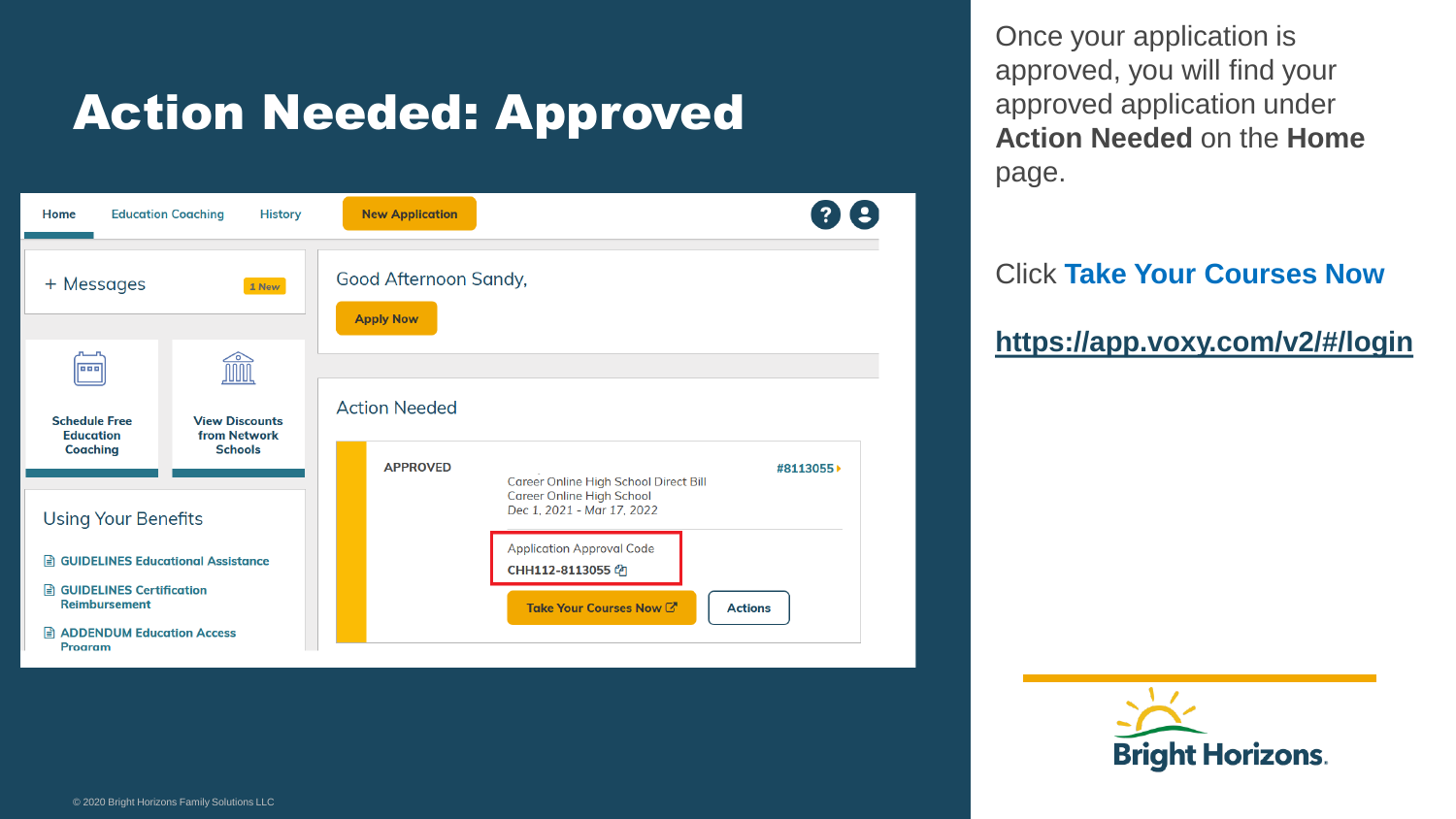### EnGen Registration site



**CE VOXY** 

How would you like to get started?

#### $\odot$  Email

name@email.com  $\odot$ 

#### Mobile Number



I have a code

You will be taken to the EnGen "Voxy" website. <https://app.voxy.com/v2/#/login>

Enter either your name or mobile number.

Click **Continue** to complete your registration.

EnGen Learning Coach will contact you within 5 business days to complete your registration.

#### Contact Information

• via email: support@voxy.com

• via support ticket: https://support.voxy.com